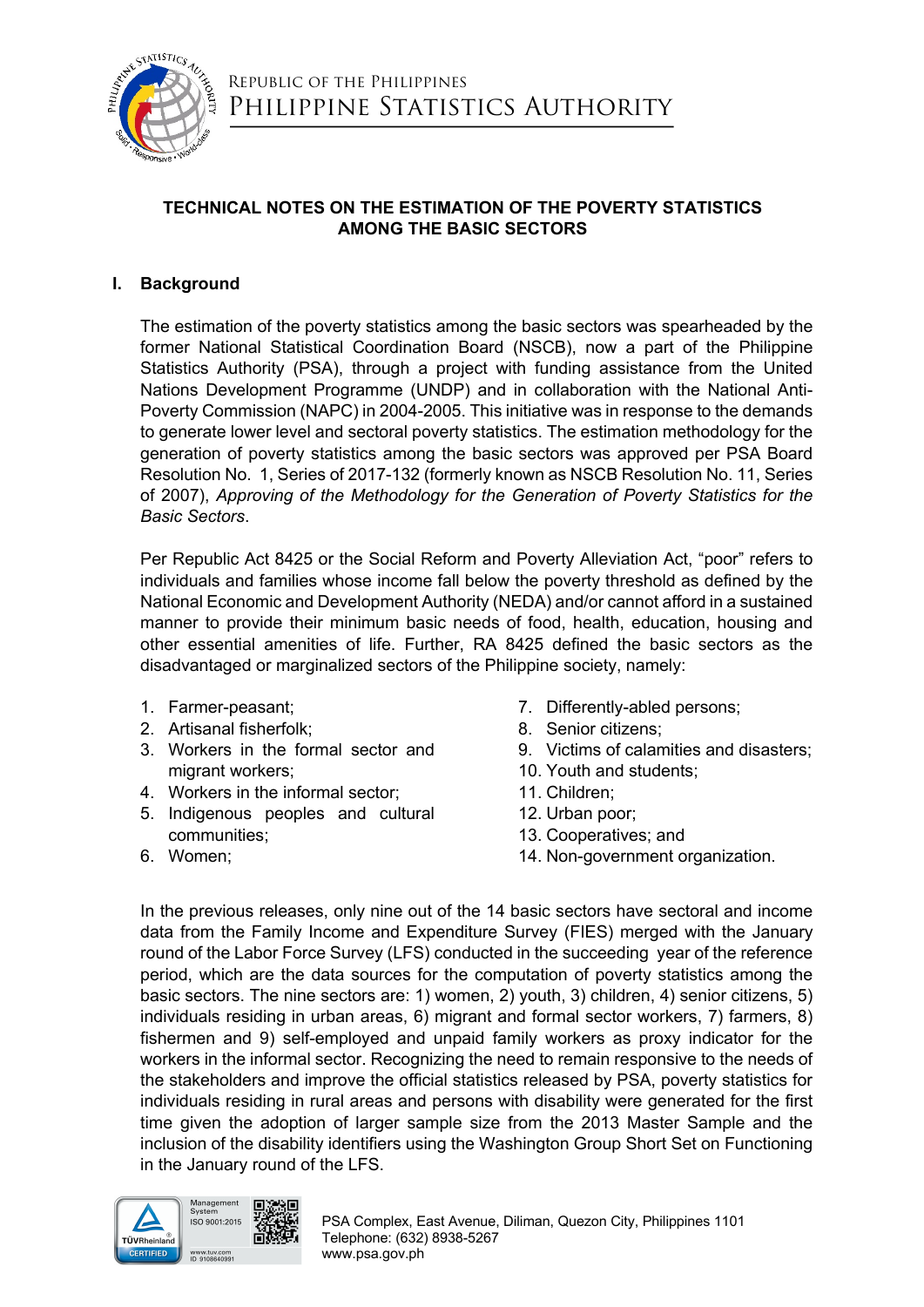### **Estimation Methodology**

### **A. Data Source**

For the estimation of poverty and subsistence incidence, the FIES was utilized for classifying families as poor or non-poor and food poor or non-food poor, respectively, while the LFS was used to classify family members into sectors with disaggregation at the national and regional levels. Both FIES and LFS follow the Integrated Survey of Households (ISH) sampling scheme where the sample families in the FIES are generally the same sample families in the LFS.

### **B. Concepts and Definitions**

The scope and definitions of the sectors were adopted from RA 8425, whenever possible. Further, in response to the data needs of the Sustainable Development Goals (SDGs), particularly in eradicating poverty across all dimensions and reducing inequalities, poverty statistics among individuals residing in rural areas and persons with disability were added.

| Below are the operational definition and rationale of each sector that were considered: |  |
|-----------------------------------------------------------------------------------------|--|
|-----------------------------------------------------------------------------------------|--|

| <b>Sector</b>          | <b>Operational Definition</b>                           | <b>Source/Rationale</b>                                        |
|------------------------|---------------------------------------------------------|----------------------------------------------------------------|
| Women                  | An individual whose declared                            |                                                                |
|                        | sex is female.                                          |                                                                |
| Children               | Individuals below 18 years                              | Based on RA 7610, Special                                      |
|                        | old                                                     | Protection<br>оf<br>Children                                   |
|                        |                                                         | <b>Against Abuse, Exploitation</b>                             |
|                        |                                                         | and Discrimination Act, a                                      |
|                        |                                                         | child refers to an individual                                  |
|                        |                                                         | whose age ranges from 0 to                                     |
| Youth                  |                                                         | less than 18 years old.                                        |
|                        | Individuals 15 to 30 years old                          | Youth<br>refers to persons                                     |
|                        |                                                         | fifteen $(15)$ to thirty $(30)$<br>years old based on RA 8044, |
|                        |                                                         | Youth in Nation Building Act.                                  |
| <b>Senior Citizens</b> | Individuals 60 years old and                            | Based on RA 8425, Senior                                       |
|                        | above                                                   | Citizens or "elderly" shall                                    |
|                        |                                                         | mean all resident citizens of                                  |
|                        |                                                         | the Philippines who are at                                     |
|                        |                                                         | least sixty (60) years old.                                    |
| <b>Urban Poor</b>      | An individual residing in an                            | Based on RA 8425, urban                                        |
|                        | urban area who belongs to a                             | poor refers to individuals or                                  |
|                        | poor family or whose per                                | families residing in urban                                     |
|                        | capita income falls below the                           | centers<br>and<br>urbanizing                                   |
|                        | official poverty threshold.                             | whose<br>capita<br>areas<br>per                                |
|                        | Urban classification used in                            | combined<br>income<br><b>or</b>                                |
|                        | the estimates for 2015 and<br>2018 is based on the 2015 | household income divided<br>by family size falls below the     |
|                        | PopCen.                                                 | poverty threshold as defined                                   |
|                        |                                                         | by the National Economic                                       |
|                        |                                                         | and Development Authority                                      |
|                        |                                                         | and/or cannot afford in a                                      |
|                        |                                                         | sustained manner to provide                                    |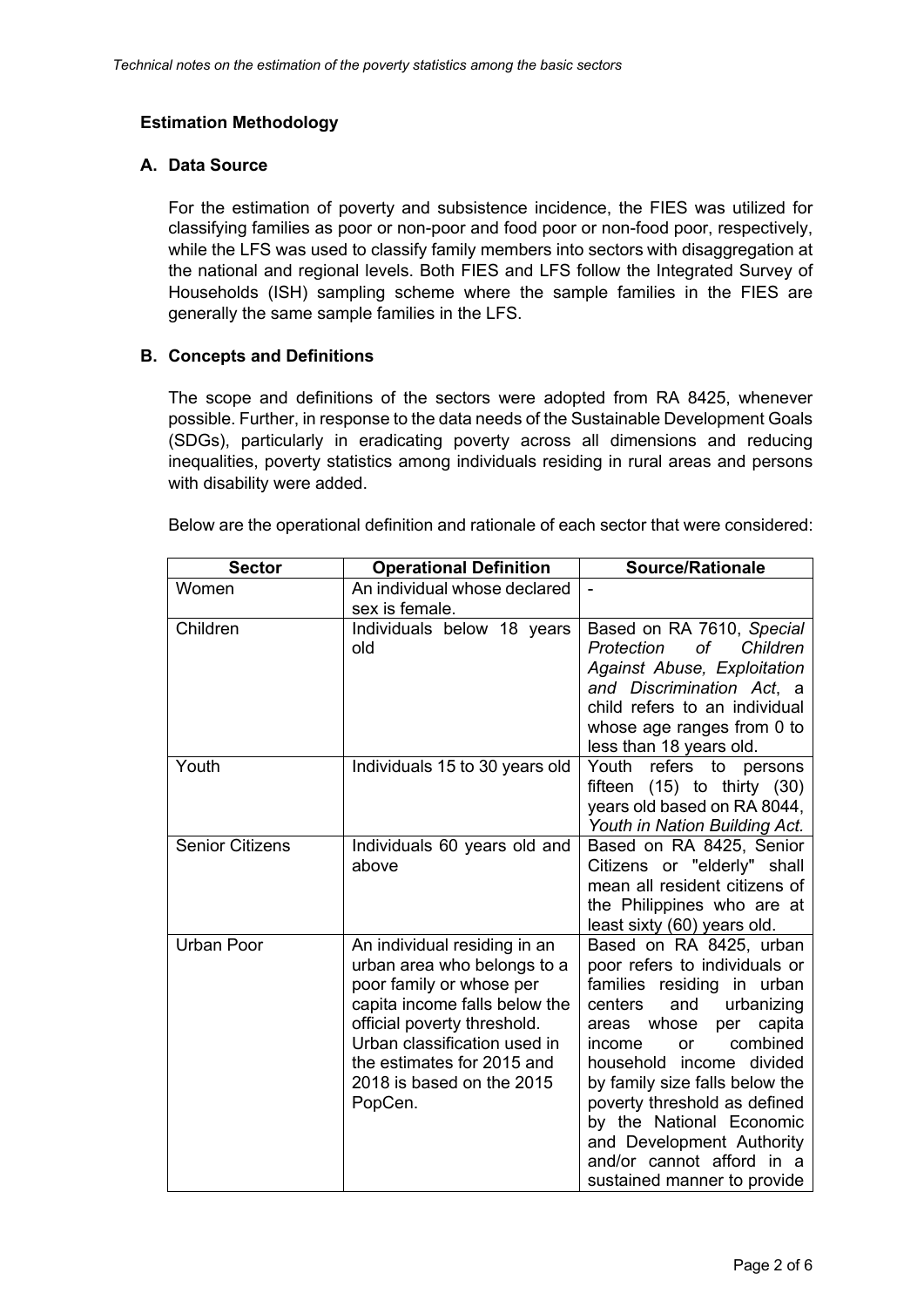| <b>Sector</b>                                      | <b>Operational Definition</b>                                                                                                                                                                                                                                                    | <b>Source/Rationale</b>                                                                                                                                                                                                                                                                                                                                                                                                                                                                                                                                                                                                                                                                                                                  |  |
|----------------------------------------------------|----------------------------------------------------------------------------------------------------------------------------------------------------------------------------------------------------------------------------------------------------------------------------------|------------------------------------------------------------------------------------------------------------------------------------------------------------------------------------------------------------------------------------------------------------------------------------------------------------------------------------------------------------------------------------------------------------------------------------------------------------------------------------------------------------------------------------------------------------------------------------------------------------------------------------------------------------------------------------------------------------------------------------------|--|
|                                                    |                                                                                                                                                                                                                                                                                  | their minimum basic needs<br>of food, health, education,<br>housing and other essential<br>amenities of life.                                                                                                                                                                                                                                                                                                                                                                                                                                                                                                                                                                                                                            |  |
| <b>Rural Poor</b>                                  | An individual residing in a<br>rural area who belongs to a<br>family categorized as poor or<br>with per capita income falling<br>below the official poverty<br>threshold.                                                                                                        | For SDG Monitoring,<br>the<br>Philippines<br>committed<br>to<br>achieve the SDGs, which<br>includes Goal 1, Target 1.2,<br>By 2030, reduce at least by<br>half the proportion of men,<br>women and children of all<br>ages living in poverty in all its<br>dimensions according<br>to<br>national definitions.<br>SDG Indicator 1.2.1.4<br>Proportion of population living<br>below the national poverty line,                                                                                                                                                                                                                                                                                                                           |  |
| <b>Migrant and Formal</b><br><b>Sector Workers</b> | Migrant workers are<br>individuals who are<br>overseas contract workers<br>(OCWs).<br>and<br>Formal sector workers are<br>employed persons working<br>for private establishments<br>and government<br>organizations and<br>corporations.                                         | by geographical location<br>Based on RA 8425, workers<br>in the formal sector refer to<br>workers<br>registered<br>in<br>enterprises<br>business<br>who<br>services<br>sell<br>their<br>in<br>exchange for wages<br>and<br>other<br>forms<br>οf<br>compensation. Based on RA<br>8042,<br>migrant worker<br>a<br>refers to a person who is to<br>be engaged or has been<br>engaged in a remunerated<br>activity in a state of which he<br>or she is not a legal resident;<br>to be used interchangeably<br>with overseas Filipino<br>worker.<br>Due<br>to<br>data<br>limitations, proxy indicator<br>coming from LFS microdata<br>was used to operationally<br>generate poverty statistics<br>among migrant and formal<br>sector workers. |  |
| Farmers                                            | Employed individuals 15<br>years old and over whose<br>primary occupation is<br>farming and plant growing or<br>animal production.<br>In the 2012 Philippine<br><b>Standard Occupational</b><br>Classification (PSOC), which<br>was also adopted in the<br>January 2019 LFS, the | Based on RA 8425, farmers<br>and landless rural workers<br>refer to those who<br>are<br>engaged directly or indirectly<br>in small farms and forest<br>and<br>workers<br>in.<br>areas,<br>commercial<br>farms<br>and<br>plantations, whether paid or<br>unpaid, regular or season-<br>bound. These shall include,<br>but are not limited to:                                                                                                                                                                                                                                                                                                                                                                                             |  |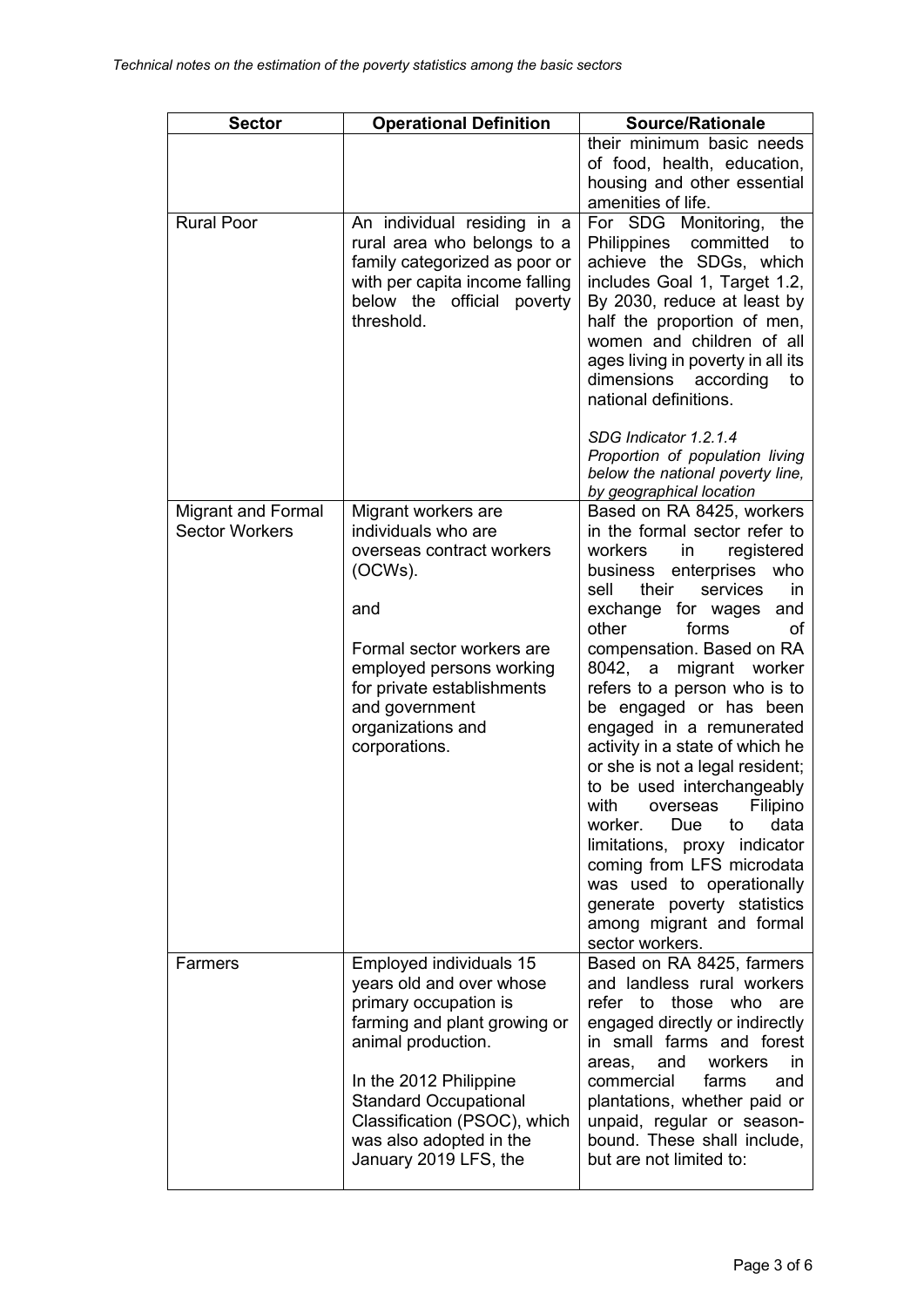| <b>Sector</b> | <b>Operational Definition</b>                          | <b>Source/Rationale</b>                                  |  |
|---------------|--------------------------------------------------------|----------------------------------------------------------|--|
|               | following occupations were                             | 1. Small-scale farmers who                               |  |
|               | considered:                                            | own or who are<br>still                                  |  |
|               | a) Under Major Occupation                              | amortizing lands that are                                |  |
|               | 6 - Skilled Agricultural,                              | not more than three (3)                                  |  |
|               | <b>Forestry and Fishery</b>                            | hectares,<br>tenants,                                    |  |
|               | Works                                                  | leaseholders,<br>and                                     |  |
|               | i) Market gardeners and                                | stewards; and                                            |  |
|               | crop growers;                                          | 2. Rural workers who are                                 |  |
|               | ii) Animal producers;                                  | either<br>wage<br>earners,                               |  |
|               | iii) Mixed crop and animal                             | self-employed, or unpaid                                 |  |
|               | producers;                                             | family workers directly                                  |  |
|               | iv) Subsistence crop                                   | and personally engaged                                   |  |
|               | farmers;                                               | agriculture,<br>in<br>small-                             |  |
|               | v) Subsistence livestock                               | scale<br>mining,                                         |  |
|               | farmers; and                                           | handicrafts, and other                                   |  |
|               | vi) Subsistence mixed                                  | related farm and off-farm                                |  |
|               | crop and livestock                                     | activities.                                              |  |
|               | farmers.                                               |                                                          |  |
|               | (Note: These are minor                                 |                                                          |  |
|               | occupation groups.)                                    |                                                          |  |
|               | b) Under Major Occupation                              |                                                          |  |
|               | 9 - Elementary                                         |                                                          |  |
|               | Occupations                                            |                                                          |  |
|               | i) Crop farm laborers;                                 |                                                          |  |
|               | ii) Livestock farm                                     |                                                          |  |
|               | laborers;                                              |                                                          |  |
|               | iii) Mixed crop and                                    |                                                          |  |
|               | livestock farm                                         |                                                          |  |
|               | laborers; and                                          |                                                          |  |
|               | iv) Garden and                                         |                                                          |  |
|               | horticultural laborers.                                |                                                          |  |
|               | (Note: These are unit                                  |                                                          |  |
|               | occupation groups.)                                    |                                                          |  |
| Fishermen     | Employed<br>individuals<br>15                          | Based on RA 8425, artisanal                              |  |
|               | years old and over whose                               | fisherfolk<br>is<br>defined<br>as                        |  |
|               | primary occupation is fishing.                         | municipal, small scale, or                               |  |
|               |                                                        | subsistence fishermen who                                |  |
|               | In the 2012 Philippine<br><b>Standard Occupational</b> | use fishing gears which do<br>not require boats or which |  |
|               | Classification (PSOC), which                           | only require boats below                                 |  |
|               | the January 2019 LFS                                   | three tons. However, due to                              |  |
|               | adopted, the following                                 | limitations.<br>data<br>proxy                            |  |
|               | occupations were                                       | indicator coming from LFS                                |  |
|               | considered:                                            | microdata was<br>used<br>to                              |  |
|               |                                                        | operationally<br>define                                  |  |
|               | a) Under Major Occupation                              | fishermen.                                               |  |
|               | 6 - Skilled Agricultural,                              |                                                          |  |
|               | <b>Forestry and Fishery</b>                            |                                                          |  |
|               | Works                                                  |                                                          |  |
|               | i) Fishery workers; and                                |                                                          |  |
|               | ii) Subsistence fishers                                |                                                          |  |
|               | (Note: These are minor                                 |                                                          |  |
|               | occupation groups.)                                    |                                                          |  |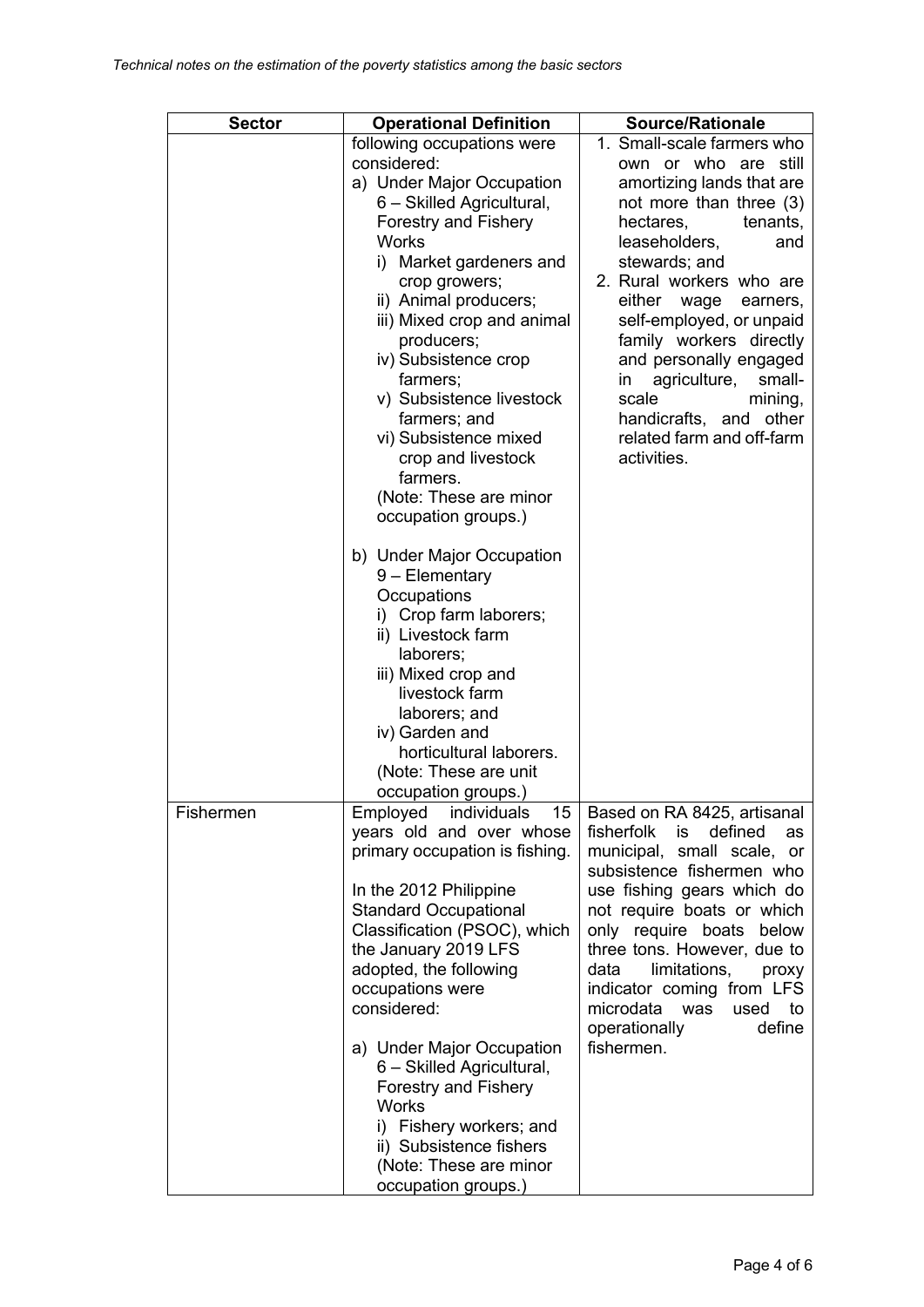| <b>Sector</b>                                               | <b>Source/Rationale</b>                                                                                                                                                                                                                                                                                                                                                                                                                              |                                                                                                                                                                                                                                                                                                                                                                                                                                                                                                                                                                                                               |
|-------------------------------------------------------------|------------------------------------------------------------------------------------------------------------------------------------------------------------------------------------------------------------------------------------------------------------------------------------------------------------------------------------------------------------------------------------------------------------------------------------------------------|---------------------------------------------------------------------------------------------------------------------------------------------------------------------------------------------------------------------------------------------------------------------------------------------------------------------------------------------------------------------------------------------------------------------------------------------------------------------------------------------------------------------------------------------------------------------------------------------------------------|
|                                                             | b) Under Major Occupation<br>9 - Elementary<br>Occupations<br>i) Fishery and<br>aquaculture laborers<br>(Note: This is a unit<br>occupation group.)                                                                                                                                                                                                                                                                                                  |                                                                                                                                                                                                                                                                                                                                                                                                                                                                                                                                                                                                               |
| Self-employed and<br><b>Unpaid Family</b><br><b>Workers</b> | 15<br>Employed<br>individuals<br>years old and over who are<br>either<br>self-employed<br>or<br>worked without pay on family<br>owned business.                                                                                                                                                                                                                                                                                                      | Based on RA 8425, workers<br>in the informal sector refer to<br>poor individuals who operate<br>businesses that are very<br>small in scale and are not<br>registered with any national<br>government agency and to<br>workers<br>the.<br>in.<br>such<br>enterprises who sell their<br>services in exchange for<br>subsistence level wages and<br>forms<br>other<br>οf<br>compensation.<br>However,<br>due to data limitations, proxy<br>indicator coming from LFS<br>microdata<br>was<br>used<br>to<br>operationally define informal<br>sector workers, i.e., self-<br>employed and unpaid family<br>workers. |
| Persons with<br><b>Disability</b>                           | Persons with disability are<br>those who experienced a lot<br>of difficulty or who cannot do<br>at all any of the following:<br>a) Seeing even if wearing<br>eye glasses;<br>b) Hearing even if using<br>hearing aid;<br>c) Walking or climbing<br>steps;<br>d) Remembering or<br>concentrating;<br>e) Self-care; and<br>f) Communicating.<br>The Washington Group on<br><b>Disability Statistics</b><br>recommended this cut-off for<br>disability. | Based on RA 8425, persons<br>with disabilities refer to those<br>who<br>have<br>long-term<br>physical, mental, intellectual<br>impairments<br>or<br>sensory<br>which in interaction<br>with<br>various barriers may hinder<br>full<br>their<br>and<br>effective<br>participation in society on an<br>equal basis with others.                                                                                                                                                                                                                                                                                 |